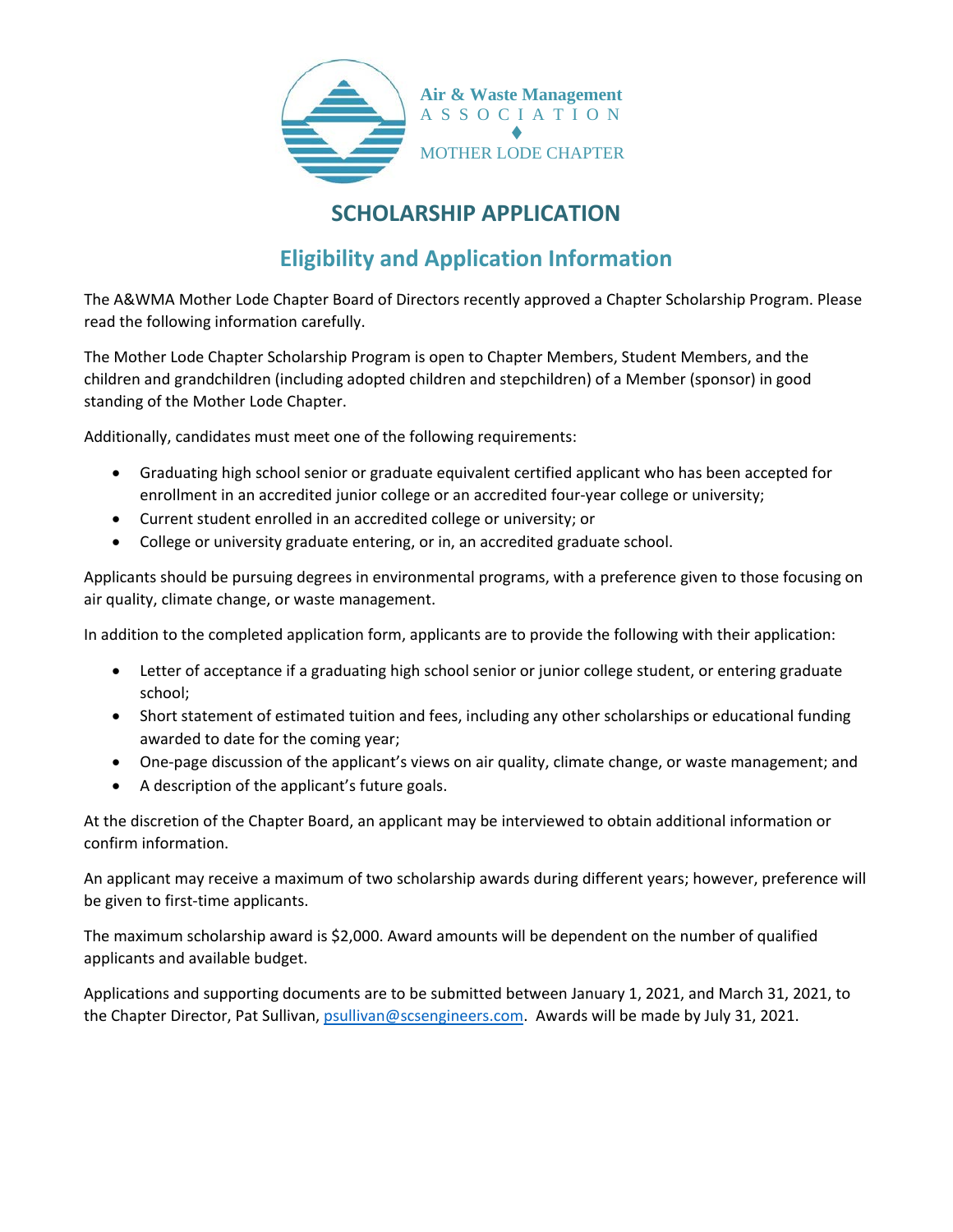### **APPLICATION**

(\*Indicates Required Information)

#### **Applicant Information**

\*Email: \_\_\_\_\_\_\_\_\_\_\_\_\_\_\_\_\_\_\_\_\_\_\_\_\_\_\_\_\_\_\_\_

### **A&WMA Mother Lode Chapter Sponsor Member Information**

(Not required for Member or Student Member applicant)